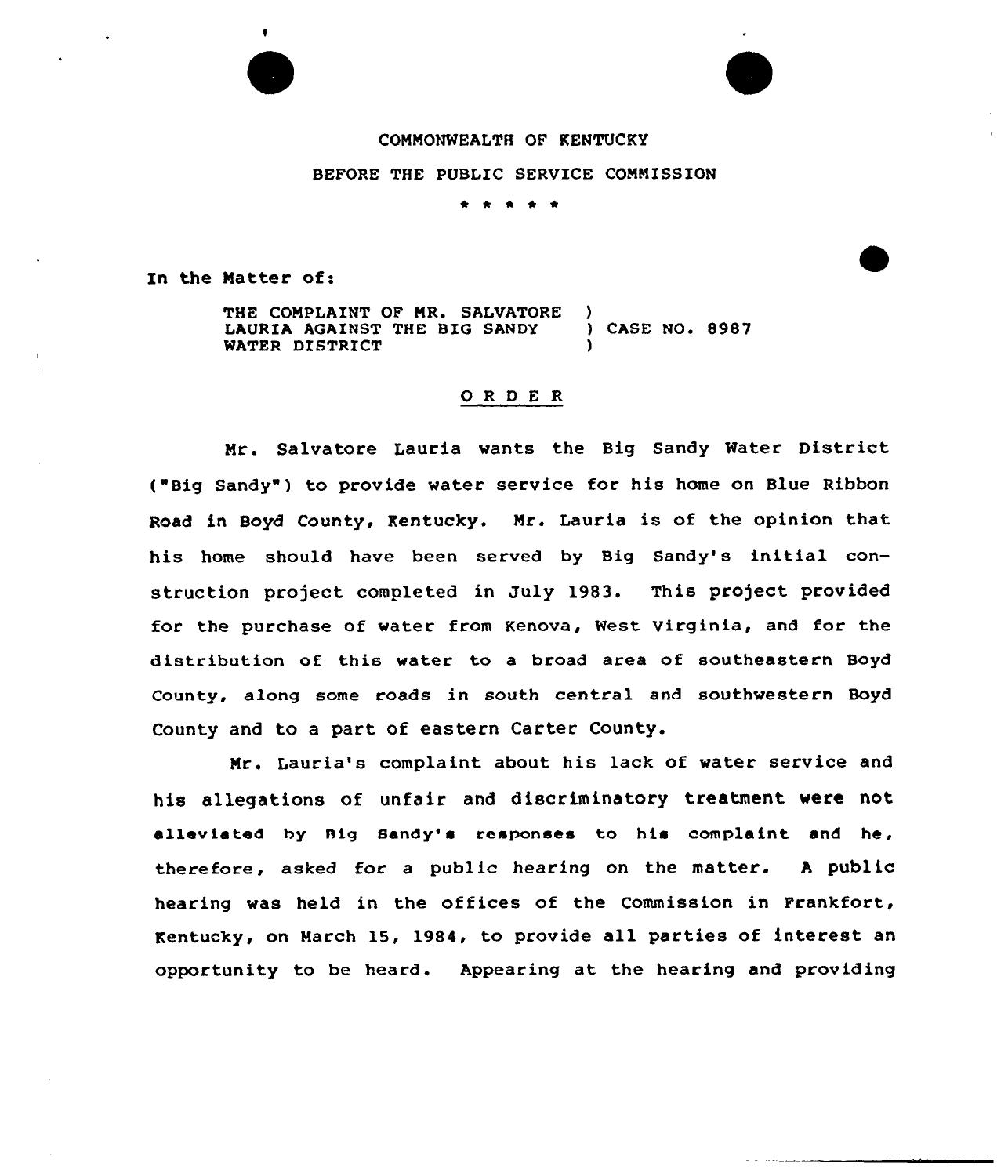testimony for the complainant were Mr. Salvatore Lauria, the complainant, and Alice Lauria, his wife. Appearing and providing testimony for Big Sandy were Joseph S. Sisler, its engineer, Ms. Nicky Blanton, its treasurer, Mr. J. C. Prichard, its chairman, and Mr. David Salisbury, its former chairman.

### DISCUSSION

After its establishment as <sup>a</sup> water district, Big Sandy prepared for its first construction project by making studies of the area it proposed to serve and by securing the financing essential to the construction of a water distribution system to serve the area.

Information essential to decisions on where to construct was obtained by a house-to-house survey of the area. The number of committed applicants<sup>1</sup> and their locations along the public roadways in the area were used by Big Sandy to determine the location and the size of distribution mains.

Mr. Lauria, according to Big Sandy's records, was the only committed applicant located on a 1.06 mile section of Blue Ribbon Road. Mr. Lauria has testified that two of his neighbors, Mrs. Q. Q. Byrd and Mr. and Mrs. Mack Church, should also have been counted as committed applicants. He also stated that the number

المستحدث والمستحدث والمستحققة

 $\mathbf{1}$ A committed applicant is defined as one who "signed up" for<br>service during the house-to-house survey of the area. This<br>"sign up" included a \$100 deposit and a signed agreement to sign up" included a \$100 deposit and a signed agreement to<br>take water service if the service was made available by Big Sandy.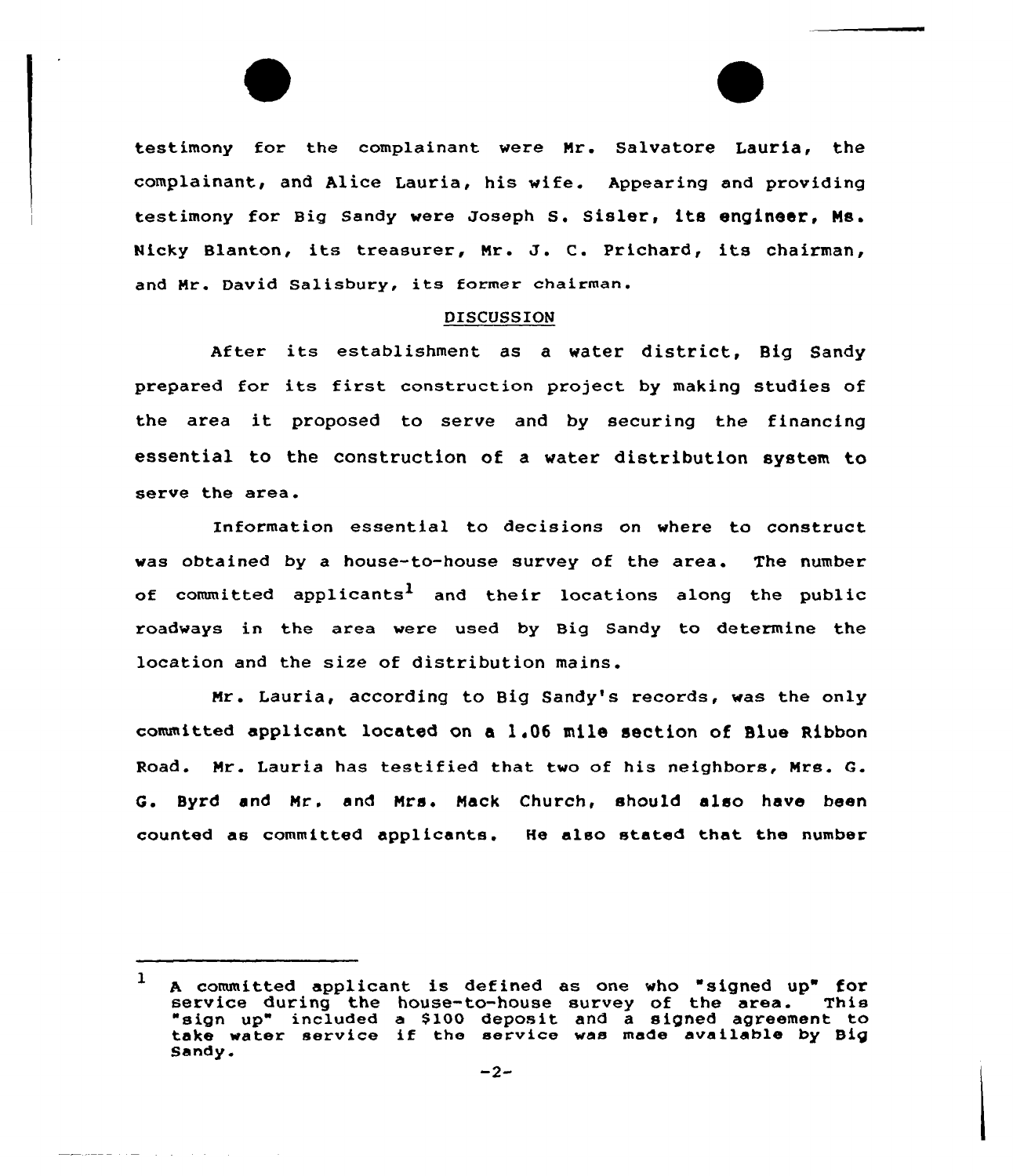



of homes now wanting water on the 1.06 mile section of Blue Ribbon Road is seven. He filed a copy of a December 6, 1983, application for water service that had been signed by himself and the other residents.

At the March 15, 1984, hearing, Nr. Lauria testified in support of his contention that Big Sandy's actions regarding water service to Blue Ribbon Road had been discriminatory. He further argued that the construction had been wrongfully planned and carried out without due consideration for the construction cost per customer or for the best method for distribution of water to residents located in the general area of Blue Ribbon Road. He argued that the construction of a water main in the vicinity of his home, but not to his home, was not based on fair, just and equal treatment to all of Big Sandy's applicants for water service.

Mr. Lauria's and Big Sandy's differing statements on the number of committed applicants on Blue Ribbon Road are not significant to the purposes of this Order. Nr. and Nrs. Nack Church, according to information filed March 23, 1984, by Big Sandy, did not complete payment to the bank of the \$ 100 paid to Big Sandy by the bank; and the \$100 was returned to the bank by Big Sandy. Therefore, the Churches were not committed applicants. Nr. Lauria's other applicant neighbor — Nrs. G. G. Byrd — was, apparently, a committed applicant. It should also be noted that  $1/2$ mile is the approximate length of water main required to serve the residences of both the Laurias and the Byrds. <sup>A</sup> generalized

 $-3-$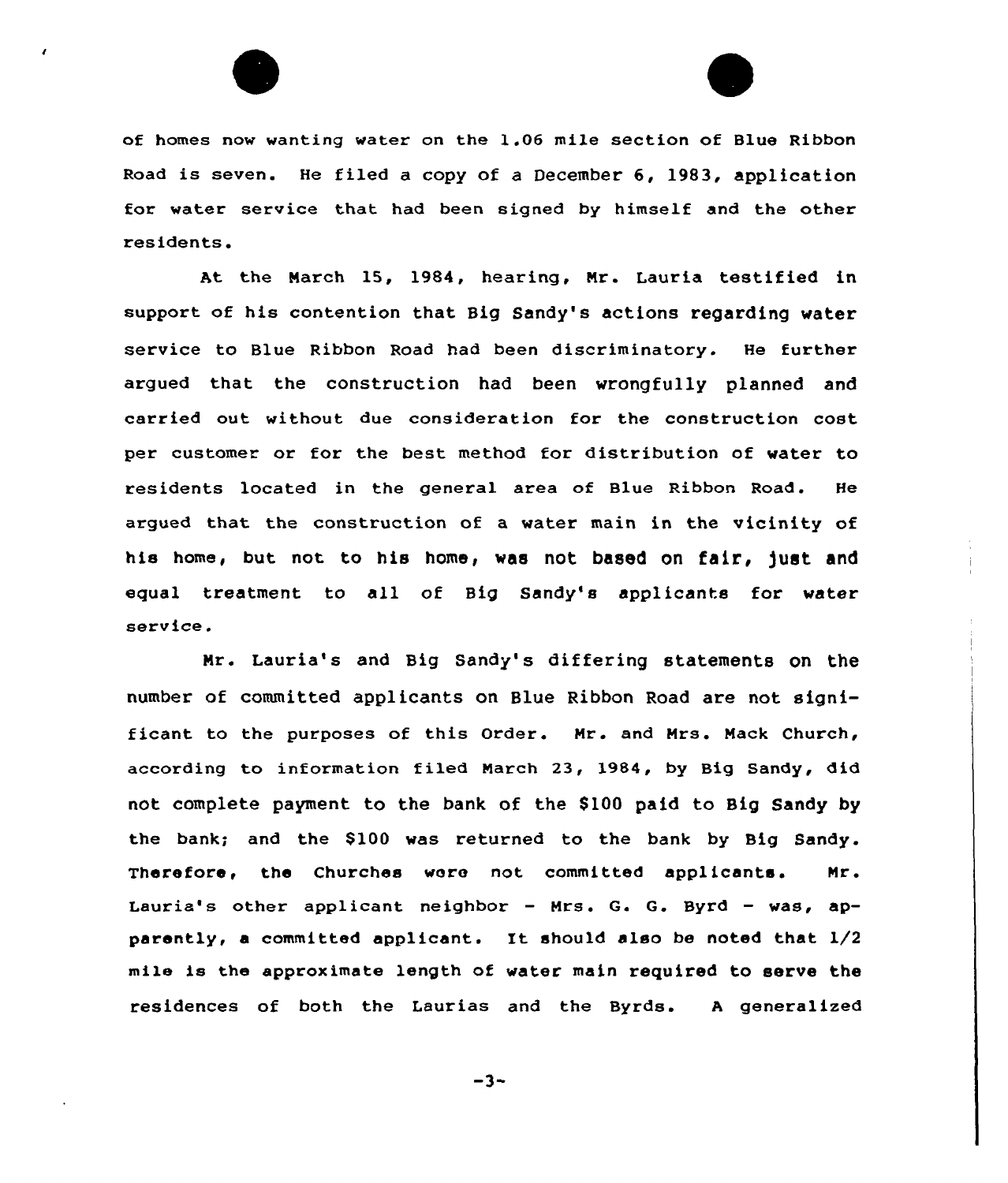factor of consideration by the Farmers Home Administration is that each mile of water main should serve 10 to 12 applicants to justify its construction.

There are two ways for Big Sandy to provide service to those not reached by its original construction project. Commission Regulations (Section 12 of 807 KAR 5:066) define Big Sandy's obligations and its applicants' obligations for payment of the cost of water main extensions to the existing system. The second way would be by another general water main construction project. Big Sandy has asked the Farmers Home Administration for funds to finance such a project, but had not received a favorable response as of the date of this Order. Big Sandy prepared an estimate of the cost of extending a water main to the applicants on Blue Ribbon Road. The applicants have not, however, agreed to payment of the estimated cost of the proposed main.

At the March 15, 1984, hearing Big Sandy's engineer provided testimony regarding decisions to provide service to as many applicants as could be done with the available project funds. He said it was not possible to provide service for all applicants, that a number of decisions had to be made on the basis of engineering judgment.

#### FINDINGS AND ORDERS

The Commission, after consideration of the evidence of record and being advised, is of the opinion and finds thats

l. Big Sandy completed <sup>a</sup> public waterworks project with financing by federal grants and loans in July of 1983'

 $-4-$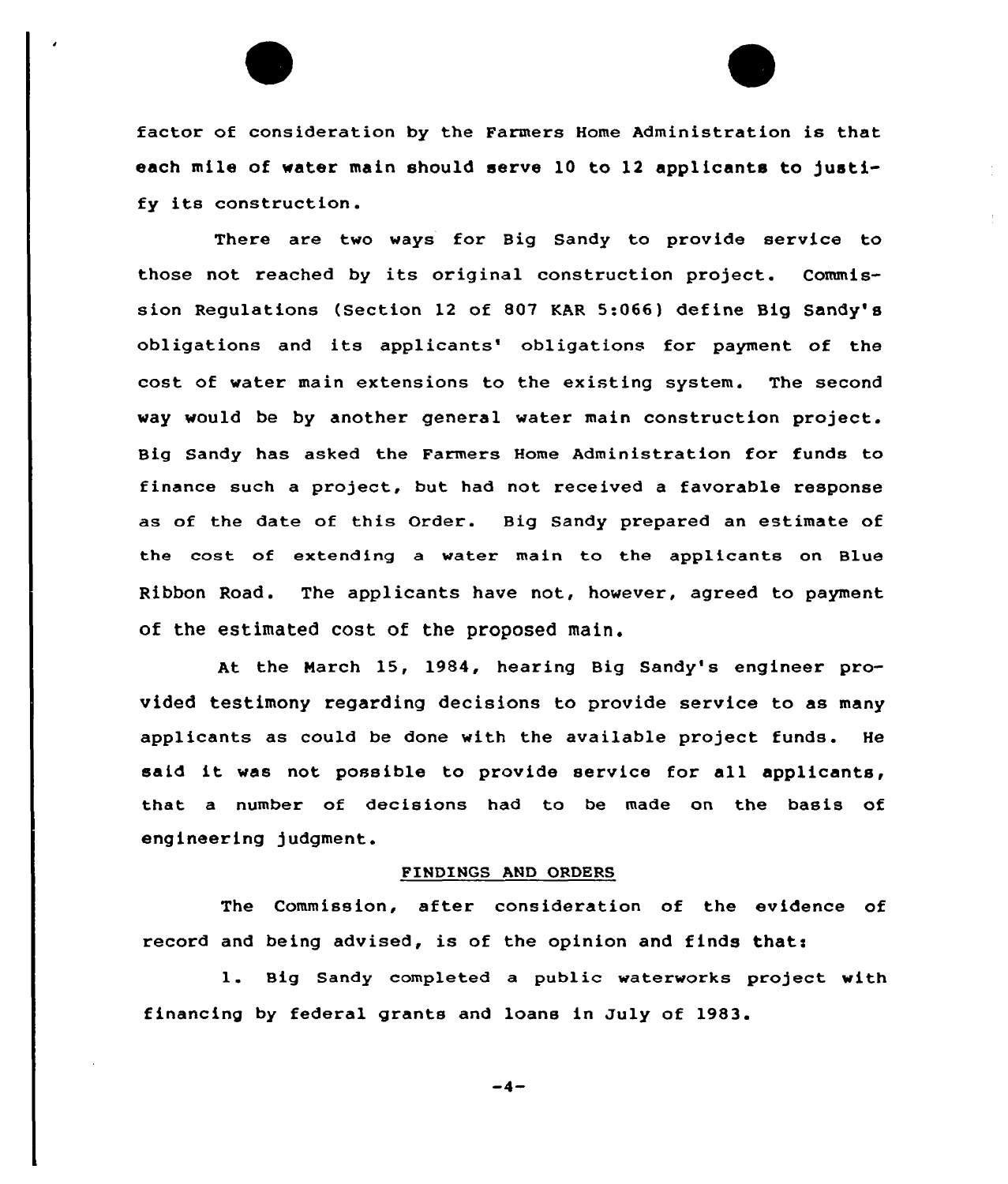2. Big Sandy's financing was not adequate to construct a distribution system that could provide water service to all of its applicants for service. The deposits made by applicants for service from Big Sandy have been refunded to all who were not served.

3. The refund of Mr. Lauria's \$ 100 deposit was not made in <sup>a</sup> timely manner and Big Sandy should be admonished for its improper handling of this matter.

4. The particulars of the complaint of Nr. Lauria have been adequately defined by the record of the hearing of March 15, 1984, and other documents of record in this matter.

5. The evidentiary record in this matter will not support a finding to alleviate Mr. Lauria's complaint against Big Sandy: a finding that the administration of the affairs of Big Sandy has been capricious or discriminatory with respect to the matter of water service for Nr. Lauria; and no such finding should, therefore, be made herein.

6. The record shows that Big Sandy is aware of its obligation to extend water service to Nr. Lauria and other residents of Blue Ribbon Road in accordance with the provisions of the regulations of this Commission, and is willing to extend service in accordance with Sections 12(2)(a) and (b) of 807 EAR 5:066. Further, the record shows that Nr. Lauria is aware of the provisions of Section 12 of 807 KAR 5:066.

7. The Complaint of Nr. Lauria should be dismissed.

 $-5-$